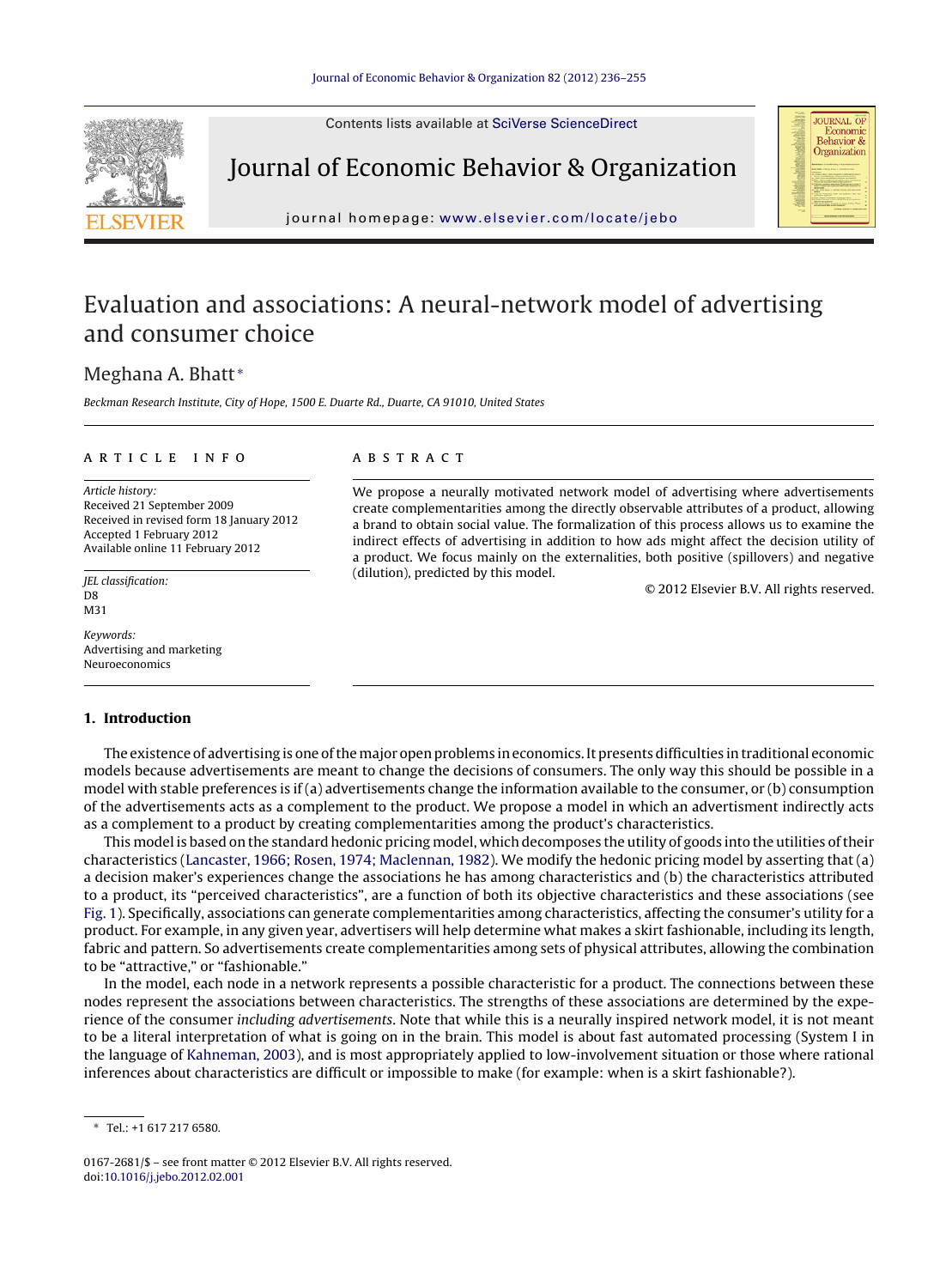<span id="page-1-0"></span>

Fig. 1. (A) Standard hedonic pricing models use a function to take sets of attributes directly to utilities. (B) In this model we add an extra level of processing. First the initial set of characteristics is transformed to a "perceived" set of characteristics based on the experiences of the consumer. Then we use a utility function to take the perceived attributes to utilities.

In Section 2 we review the relevant literature from economics, marketing, psychology and computational neuroscience. In [Section](#page--1-0) [3](#page--1-0) we formally develop a neural-network model of product perception and incorporate it into a decision utility framework. In [Section](#page--1-0) [4](#page--1-0) we explore the implications of this model. We first apply it to the example of a simple oligopoly and showing that it is comparable to existing economic models in simple situations. We then explore two classes of advertising externalities, "dilution" and "spillover" effects where the model is able to describe commonly observed phenomena that are not explained by existing economic models.

#### **2. Background**

#### 2.1. Economic models of advertising

#### Informative models

As the name suggests, informative models focus on the role of advertising as a means to convey information. Advertisements first and foremost inform consumers of the existence of the product and its basic features. Some models consider not only the informative content of the advertisement, but also how this might interact with the information contained in the media containing the advertisement ([Ellman](#page--1-0) [and](#page--1-0) [Germano,](#page--1-0) [2009\).](#page--1-0) But informative models also hold that advertising is, in itself, a signal of quality. [Nelson](#page--1-0) [\(1974\)](#page--1-0) writes about the function of advertising as "money-burning": a costly signal for producers to show that they are efficient, since otherwise they would not have the money to advertise.

One particularly useful distinction Nelson makes is between "search" products, products that can be evaluated before purchase, and "experience" products, which must actually be used to be evaluated. Since consumers need to actually use an experience product in order to evaluate its quality, advertising signals are relevant to these products.

While the function of advertising to inform customers of a product's existence is indisputable, the other "money-burning" function of advertising is problematic. There is an entire industry based around manipulating the content of ads, but moneyburning does not allow for differences in skill at creating advertisements. According to this view an ad shown during the Super Bowl would be more effective than any large scale viral marketing campaign<sup>1</sup> regardless of content. These models also imply that firms should actually report the costs of expensive ads, which is almost never done.

#### Persuasive models

Persuasive models of advertising focus on how advertising generates brand-loyalty ([Bain,](#page--1-0) [1956;](#page--1-0) [Kaldor,](#page--1-0) [1950\).](#page--1-0) Unlike informative models, persuasive models implicitly assume that the uninformative content of an advertisement is important. In 1933, Joan Robinson stated that "the customer will be influenced by advertisement, which plays upon his mind with studied skill, and makes him prefer the goods of one producer to those of another because they are brought to his notice in a more pleasing and forceful manner" [\(Robinson,](#page--1-0) [1933\).](#page--1-0) Her reference to the "studied skill" of the advertiser implies that there are hidden mechanisms exploited by advertisers to persuade consumers to buy one product over the other, even if those mechanisms are poorly understood.

Another difference between informative and persuasive models are the effects of the frequency of advertising.<sup>2</sup> [Comanor](#page--1-0) [and](#page--1-0) [Wilson](#page--1-0) [\(1974\)](#page--1-0) assert that advertisements "reinforce the experience that consumers have with established products". This implicitly assumes that there are cognitive processes that are somehow effected by repeated exposure. The major

<sup>&</sup>lt;sup>1</sup> A viral marketing campaign is one where consumers themselves do the advertising. These campaigns encourage consumers to pass along advertisements in the form of amusing video clips, images and a variety of other forms.

 $^2$  Frequency effects may be captured indirectly in Nelson's money burning model since more frequent ads imply greater advertising expenditure to first time users. But the persuasive view asserts that frequency will have an effect even if advertising is free.